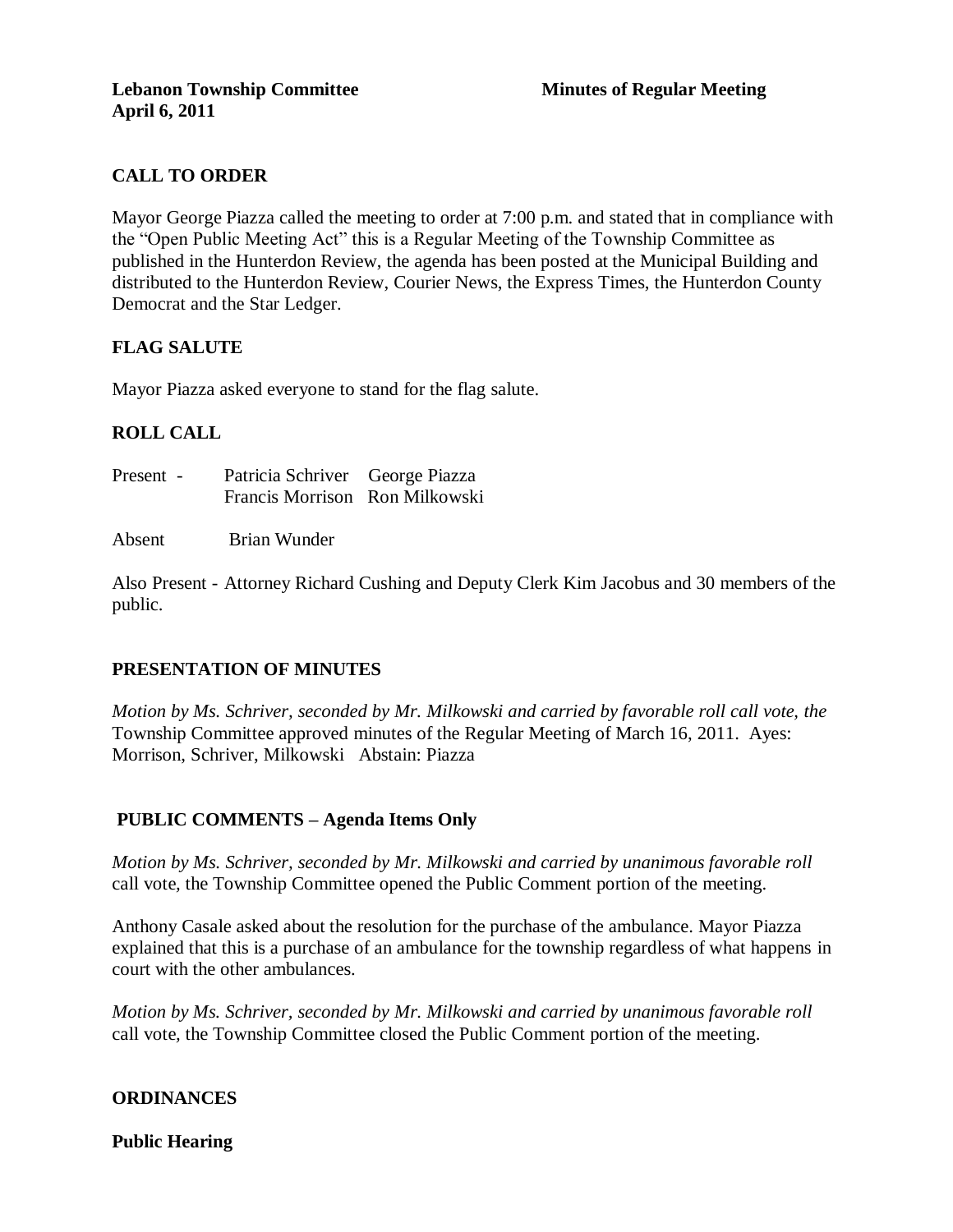LTCM 4/06/11 Page 2 of 12

Mayor Piazza read the title of the ordinance and asked Attorney Cushing to give an explanation.

Attorney Cushing explained that this is an ordinance to allow the Township to participate in the purchase of a track of land in the township. The Township is going to pay 50% of the soft cost of the acquisition. However the Township's 67% share in the interest, which is \$113,062.00, is going to be paid out of funds from Green Acres. Other than the soft cost for the purchase, this will not actually cost the Township taxpayer's money; it's simply taking advantage of Green Acre Funds that are available to the Township. It's necessary however, in order to comply with Green Acres requirements, that we actually adopt an ordinance and then take title to the property and then reconvey it.

*Motion by Ms. Schriver, seconded by Mr. Morrison and carried by unanimous favorable roll call*  vote, the Township Committee opened the Public Hearing.

Mr. Warren Newman, Chair of the Open Space & Environment Commission, stated that he wanted to provide clarification with his associate Julie Hajdusek, from the New Jersey Water Supply Authority, one of the partners in the purchase of the property. Julie stated that the Township won't be paying 50% of the soft costs; the Township will pay for it and then be reimbursed by Green Acres monies. The other 50% of the soft costs will be paid by the other purchasing partners; there is no cost to the Township. There was discussion regarding the property that we are not purchasing that had been surveyed. Mr. Newman stated that Green Acres will be paying for that 50%.

Mayor Piazza explained that we receive Green Acres monies and if we don't use it, we will lose it and this project came along and we are going to put the money to use by purchasing this piece of property. When it is all settled and done, there should not be any taxpayers' money paid out.

Ms. Hajdusek clarified that the attorney's fees are handled separately from the other soft costs on the project, the appraisals, the preliminary assessment, which is the environmental report, survey and title insurance will all be covered entirely. The attorneys' fees have a cap of 2% of the total price.

Again Mayor Piazza stated that he wanted everyone to know that it is not money out of a Lebanon Township taxpayer's pocket, it is Green Acres funds. He asked Julie if we received so much money each year or is it a one shot deal? Ms. Hajdusek explained that Green Acres releases funds periodically in large block grants to municipalities and then each municipality can pick a project that they would like to spend the money on. These funds are from the last round of money that was released and Green Acres is currently trying to take back money from municipalities that haven't spent it yet. In the future, there could be additional funds coming out, but Green Acres policy is, that if you haven't spent this grant, you won't get any more.

Anthony Casale wanted clarification on a few things. In the ordinance it states that after the town acquires property and no longer needs to hold the undivided interest in the property, they are going to transfer our interest and he was wondering what the benefit of this is after the declaration of conservation of restriction to the Township, would the Township lose control of the property and in Paragraph 5 it talks about a reverter clause and at what point would the municipality exercise the reverter clause. Mr. Casale doesn't understand why we would be giving it up.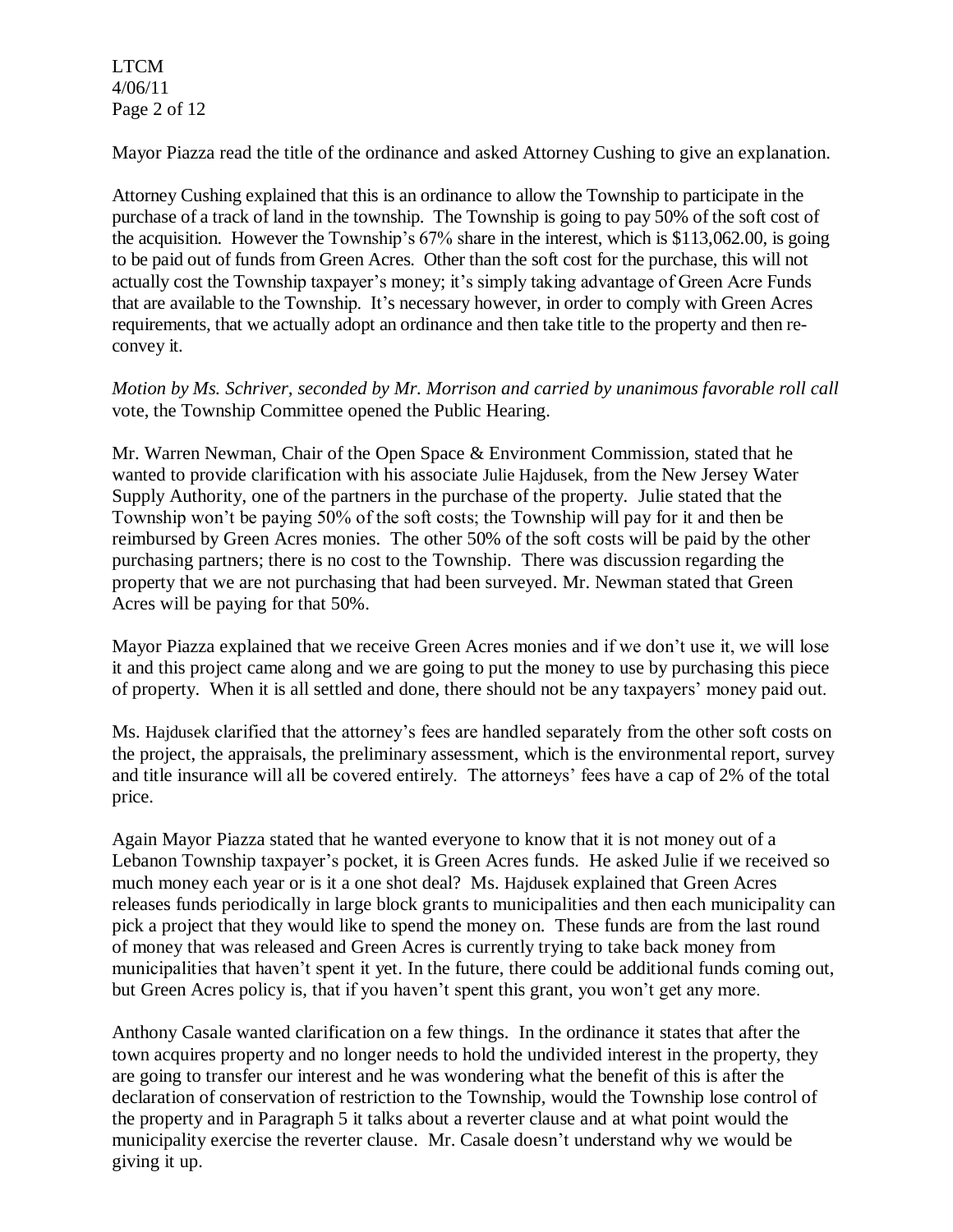LTCM 4/06/11 Page 3 of 12

Attorney Cushing asked Mr. Newman to explain the terms of the structure of the deal. Ms. Hajdusek stated that the New Jersey Water Supply Authority is a purchasing partner in the project. The concept of the transfer of interest after the fact is a negotiation. If the municipality wants to retain its interest, that's fine. However, if the committee does not want the ownership interest then this allows the option for the interest to go to one of the other project partners. In all cases, whether the township keeps the interest or the interest goes to us, or our partner Hunterdon Land Trust or the South Branch Water Shed Association the property will still be protected at the same level under the conservation restriction. By the Township relinquishing its interest, it is not going to change.

*Motion by Ms. Schriver, seconded by Mr. Milkowski and carried by unanimous favorable roll*  call vote, the Township Committee closed the Public Hearing.

*Motion by Ms. Schriver, seconded by Mr. Morrison and carried by unanimous favorable roll call*  vote*,* the Township Committee adopted Ordinance No. 2011-04 as written below

# **TOWNSHIP OF LEBANON COUNTY OF HUNTERDON ORDINANCE NO. 2011-04**

# **AN ORDINANCE AUTHORIZING THE TOWNSHIP'S ACQUISITION OF A FEE OWNERSHIP INTEREST IN LANDS IN THE TOWNSHIP KNOWN AS BLOCK 49, LOT 4.02, AUTHORIZING THE GRANTING OF A DECLARATION OF CONSERVATION RESTRICTION ON SAID LANDS, AND ALSO AUTHORIZING THE CONVEYANCE OF THE TOWNSHIP'S FEE INTEREST IN SAID LANDS FOR NOMINAL CONSIDERATION AND THE POSSIBLE ACCEPTANCE BACK OF A PERCENTAGE FEE INTEREST**

**WHEREAS**, the Township proposes to purchase, and initially become owner of, an undivided 67 percent fee interest in a parcel of real property currently owned by Ronald K. Fisher (the "Seller") and known as Block 49, Lot 4.02, on the Township Tax Map (the "Property"), simultaneously with the purchase of the other 33 percent fee interest in said parcel by the New Jersey Water Supply Authority; and

**WHEREAS**, the consideration to the Seller for the Township's 67 percent fee interest is \$113,062.50, which will be paid out of funds allocated to the Township from the Green Acres Program of the New Jersey Department of Environmental Protection; and

**WHEREAS**, in addition to paying a portion of the purchase price, the Township will pay fifty percent (50%) of the "soft costs" of the acquisition, including survey, appraisal, title, title insurance, and Phase I environmental costs, all of which will also be paid out of funds allocated to the Township from Green Acres funding; and

**WHEREAS,** in order for the purchase of the Property to qualify for funding from the Environmental Infrastructure Trust, the fee owners of the Property must restriction the use of the Property through the grant of a Deed of Conservation Restriction to the State of New Jersey, Department of Environmental Protection; and

**WHEREAS**, the purpose of such restrictions would be to reserve the Property for open space and passive recreation uses, which are uses approved of by the Township Committee; and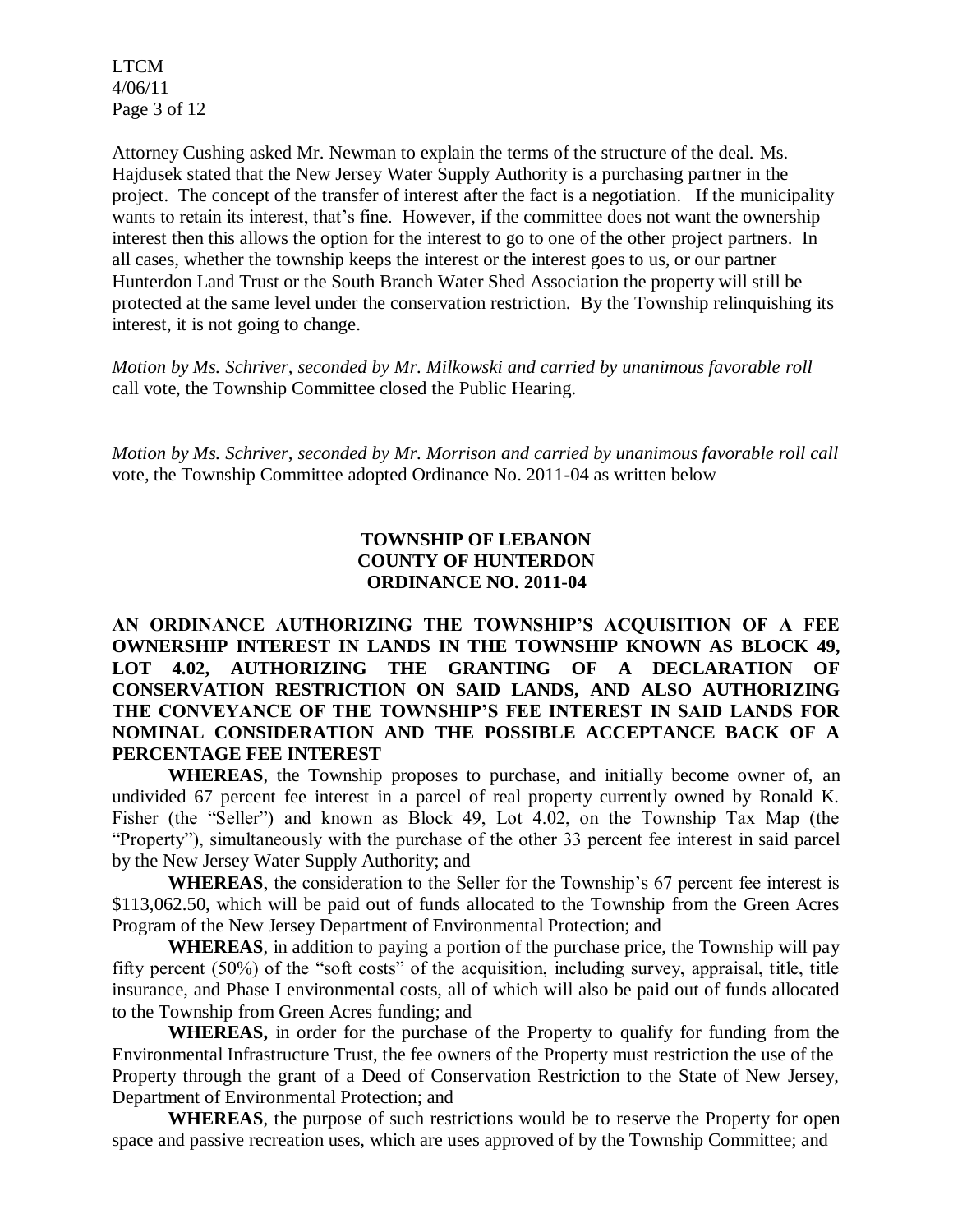LTCM 4/06/11 Page 4 of 12

**WHEREAS**, additional consideration for the purchase of the Property will be contributed by the New Jersey Water Supply Authority, Hunterdon Land Trust Alliance, and the South Branch Watershed Association or another not-for-profit entity whose mission is open space preservation; and

**WHEREAS**, no Township funds will be used to acquire the Property, other than the money allocated to the Township from the Green Acres program; and

**WHEREAS**, the Township will not be required to advance any money before it actually receives Green Acres funds; and

**WHEREAS,** once the Property is restricted by the Declaration of Conservation Restriction, the Township no longer needs to hold an undivided interest in the Property, and it is appropriate for the Township's interest, in whole or in part, to be conveyed to the Hunterdon Land Trust Alliance and/or the South Branch Watershed Association, or another not-for-profit entity whose mission is open space preservation, as authorized by N.J.S.A. 40:12-15.10 and N.J.S.A. 40A:12-21 subject to certain limitations and a reverter as required by N.J.S.A. 40A:12- 21; and

**WHEREAS**, the Township, after the subsequent conveyance referenced above, may receive back an interest or additional interest in the Property in the Township's sole discretion.

**NOW, THEREFORE, BE IT ORDAINED** by the Township Committee of the Township of Lebanon, in the County of Hunterdon, and State of New Jersey, as follows:

1. The Township is hereby authorized to acquire an undivided 67 percent fee interest in the Property, along with the New Jersey Water Supply Authority, which will own the other 33 percent undivided fee interest, for a consideration of \$113,062.50 to be paid by the Township with Green Acres funds allocated to the Township and paid to it in advance of closing.

2. The Township is authorized to pay fifty percent (50%) of the "soft costs" of the acquisition, including survey, appraisal, title, title insurance, and Phase I environmental costs, to be paid by the Township with Green Acres funds allocated to the Township and paid to it in This advance of closing.

3. Township hereby authorizes the granting of a Declaration of Conservation Restriction affecting the Property to State of New Jersey, Department of Environmental Protection, substantially in the form reviewed by the Township Committee with such alterations or additions as are approved by the Mayor and Township Attorney.

4. It is further hereby determined that, with the restrictions in said Declaration of Conservation Restriction in place, the Property is not needed for municipal purposes and the conveyance of all or part of the Township's undivided interest in said lands to the Hunterdon Land Trust Alliance and/or the South Branch Watershed Association or another not-for-profit entity whose mission is open space preservation, for a nominal consideration, is appropriate; but subject to limitations, which shall be more fully set forth in the deed of conveyance, that the lands so conveyed shall be used only for the purposes of the said non-profit entities and not in contravention of the restrictions contained in said Declaration of Conservation Restriction, and not for commercial business, trade or manufacture, and that if said lands are not used in accordance with said limitation, title to an undivided 67 percent interest therein shall revert to the Township without any entry or reentry made thereon on behalf of the Township as required by *N.J.S.A*. 40A:12-21.

5. In furtherance of the foregoing, the Mayor, Clerk, and Chief Financial Officer, are hereby authorized to take any and all actions and execute any and all documents necessary to (a)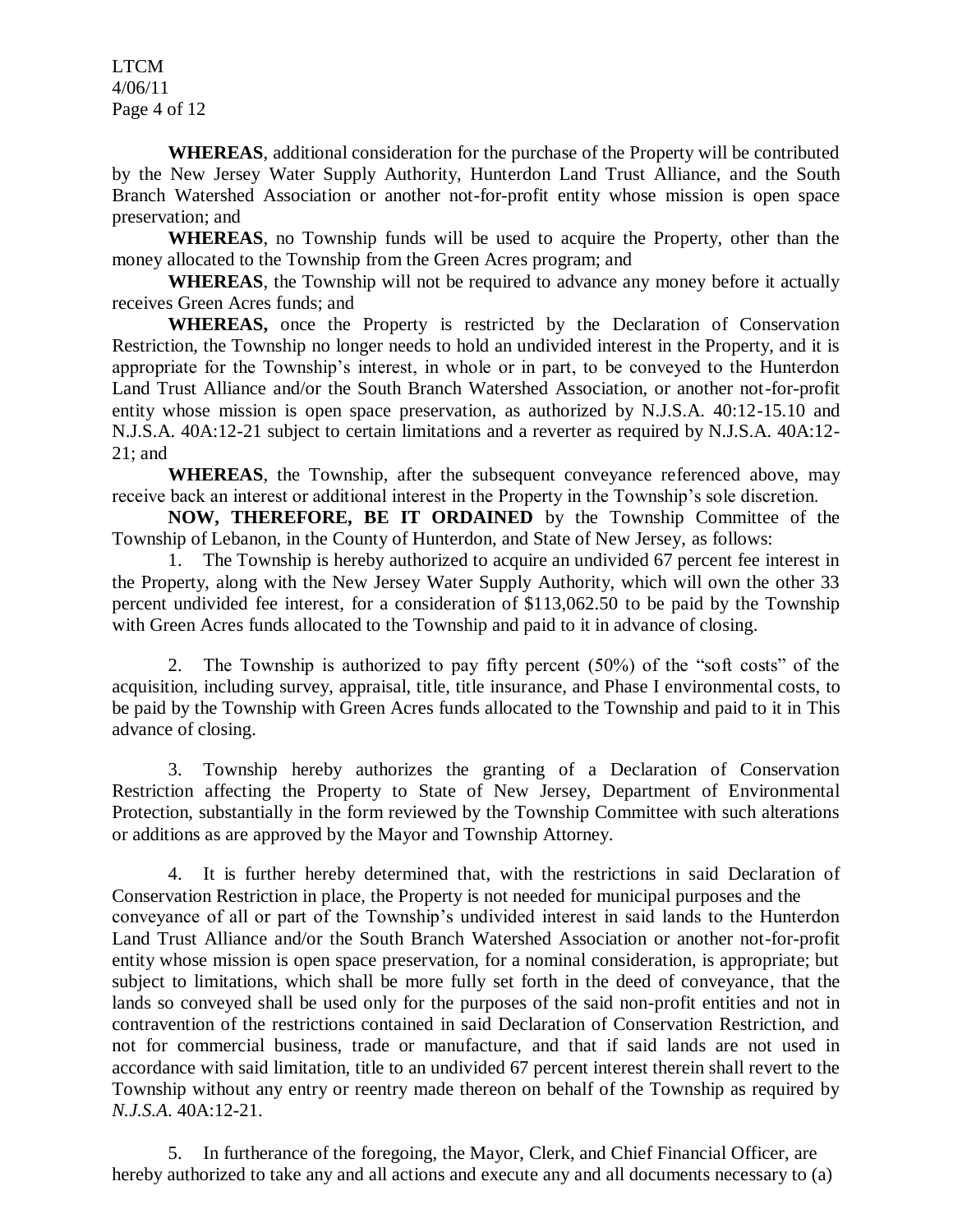LTCM 4/06/11 Page 5 of 12

acquire the Property, including but not limited to a purchase agreement, an agreement for assignment of interest, and a management agreement; (b) grant and convey said Declaration of Conservation Restriction; (c) with said Declaration so granted, to convey the Township's undivided 67 percent interest in the Property, in whole or in part, to the Hunterdon Land Trust Alliance and/or the South Branch Watershed Association, or another not-for-profit entity whose mission is open space preservation for a nominal consideration but subject to the limitations and reverter described above; and (d) to receive back an interest in the Property, the decision to receive back an interest in the Property being in the sole discretion of the Township.

**BE IT FURTHER ORDAINED** that this Ordinance shall take effect immediately upon the publication of notice of final passage of this ordinance, following final adoption, as provided by law.

# **Public Hearing**

*Motion by Ms. Schriver, seconded by Mr. Milkowski and carried by unanimous favorable roll*  call vote*,* the Township Committee opened the Public Hearing.

Pat Bruder, 173 Raritan River Road, stated that she is concerned about the habitat being taken away from the Canada Geese. After the meeting two weeks ago, she stopped feeding the Canada Geese because she felt that is was unfair to take away the property rights of 1,000's of people because of something that she alone was responsible for and she decided to stop feeding the geese.

Catherine Koch, 186 Raritan River Road, thanked the Committee for writing this ordinance. The day Ms. Bruder stopped feeding the geese, they dispersed. Ms. Koch lives on the river and has 2 geese, a nesting pair, living on her property and it is fine. That's what is supposed to happen.

Nancy Lawler, 14 Symonds Lane, stated that Mr. William Kibbler from the South Branch Watershed Association, wanted to pass on his appreciation for the ordinance because of the complaints that he has received regarding the water quality issues in the area.

Nancy Darois, Butler Park Road, stated that if you're going to pass the ordinance, have every person who feeds the ducks and geese get a ticket.

*Motion by Ms. Schriver, seconded by Mr. Milkowski and carried by unanimous favorable roll*  call vote*,* the Township Committee closed the Public Hearing.

*Motion by Ms. Schriver, seconded by Mr. Piazza and carried by unanimous favorable roll call*  vote*,* the Township Committee adopted Ordinance No. 2011-06 as written below

# **TOWNSHIP OF LEBANON COUNTY OF HUNTERDON ORDINANCE NO. 2011-06**

#### **AN ORDINANCE PROHIBITING THE FEEDING OF WILD WATER FOWL**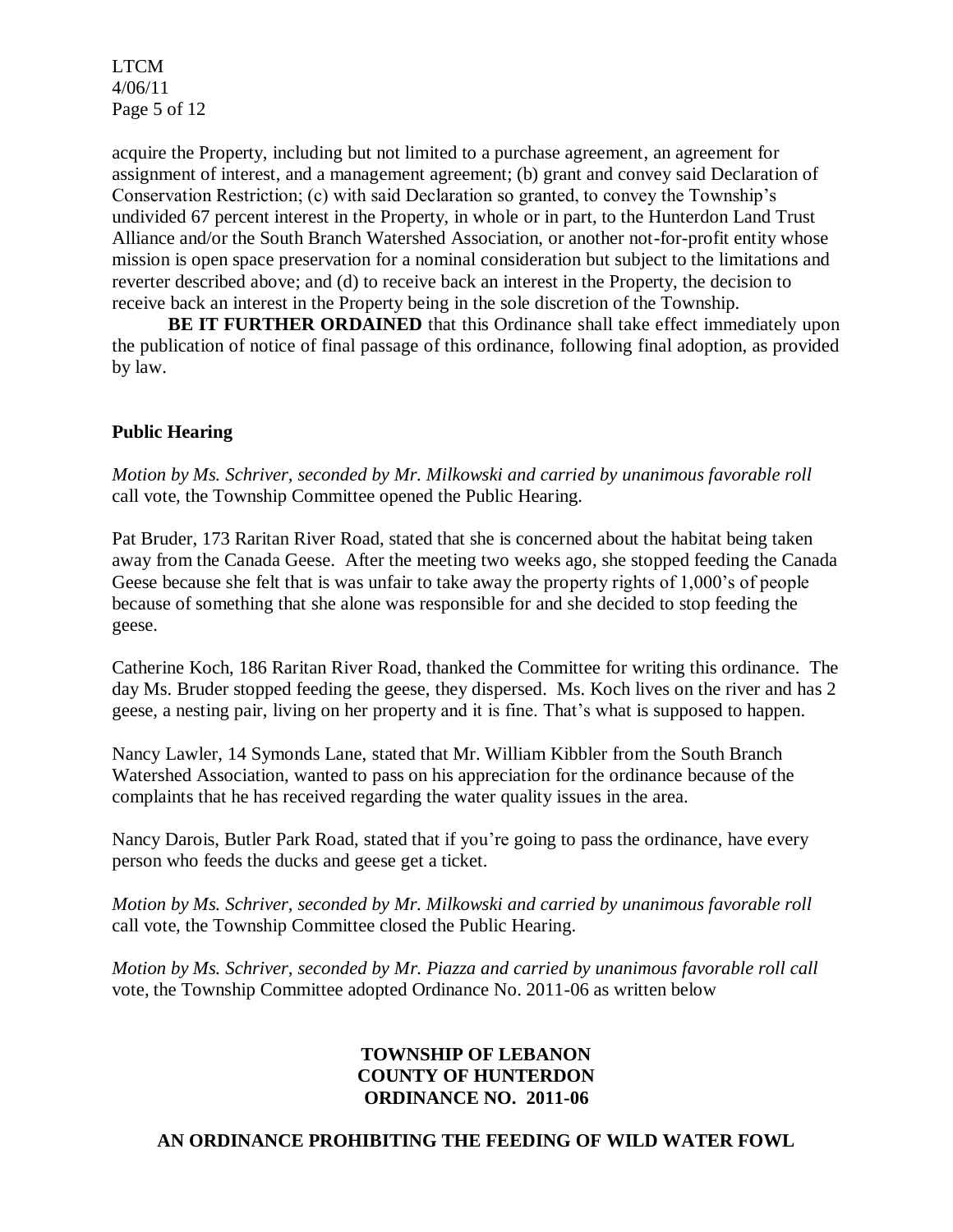LTCM 4/06/11 Page 6 of 12

**WHEREAS**, Canada geese are migratory game birds enjoyed by many people and protected under federal and state law; and

**WHEREAS**, without proper management of their numbers, Canada geese and other wild water fowl can pose serious problems including accumulations of feces on lawns and walkways at homes, schools, hospitals, corporate campuses and public parks which compromise the overall quality of life and have the potential to pose serious health treats due to the presence of diseasecausing organisms; overgrazing of lawns and recreational fields; goose aggression and human injury during nesting season; and agricultural damage including crop depredation to sweet and field corn, soybeans, winter wheat, rye, clover, sod, vegetables, and other crops; and

**WHEREAS,** geese and other wild water fowl that are fed by people are difficult or impossible to harass away, will accumulate in great numbers, have a higher incidence of disease transmission including duck viral enteritis and botulism, and may suffer from deformities and poor health because of nutritional deficiencies; and

**WHEREAS**, according to the United States Department of Agriculture Wildlife Services, stopping people from feeding wild geese is the most important first step in resolving wild goose damage; and

**WHEREAS**, the United States Department of Agriculture Wildlife Services recommends municipal ordinances that prohibit feeding of wild geese as a necessary first step in reducing goose damage; and

**WHEREAS**, the Township Committee has received complaints about wild goose damage within the Township and wishes to follow the recommendations of the United States Department of Agriculture Wildlife Services for addressing the problem; and

**WHEREAS**, feeding of Canada Geese and other wild water fowl is harmful to those animals.

**NOW, THEREFORE, BE IT ORDAINED** by the Township Committee of the Township of Lebanon, in the County of Hunterdon, and State of New Jersey, as follows:

The following provisions shall be added to the code of the Township of Lebanon:

Prohibiting the Feeding of Wild Water Fowl

Purpose.

It is well established that feeding Canada geese and wild water fowl increases their numbers and leads to serious problems including accumulations of feces on lawns and walkways at homes, schools, hospitals, corporate campuses and public parks which compromise the overall quality of life and have the potential to pose serious health threats due to the presence of disease-causing organisms; overgrazing of lawns and recreational fields; goose aggression and human injury during nesting season; and agricultural damage including crop depredation to sweet and field corn, soybeans, winter wheat, rye, clover, sod, vegetables, and other crops. The purpose of this ordinance is to help manage the number of Canada geese and wild water fowl in the Township and reduce the problems associated with large flocks of Canada geese and wild water fowl by prohibiting their feeding.

Feeding of Canada geese and wild water fowl prohibited.

No person shall feed, cause to be fed, or provide food for Canada geese and other wild water fowl in the Township of Lebanon on lands either publicly or privately owned.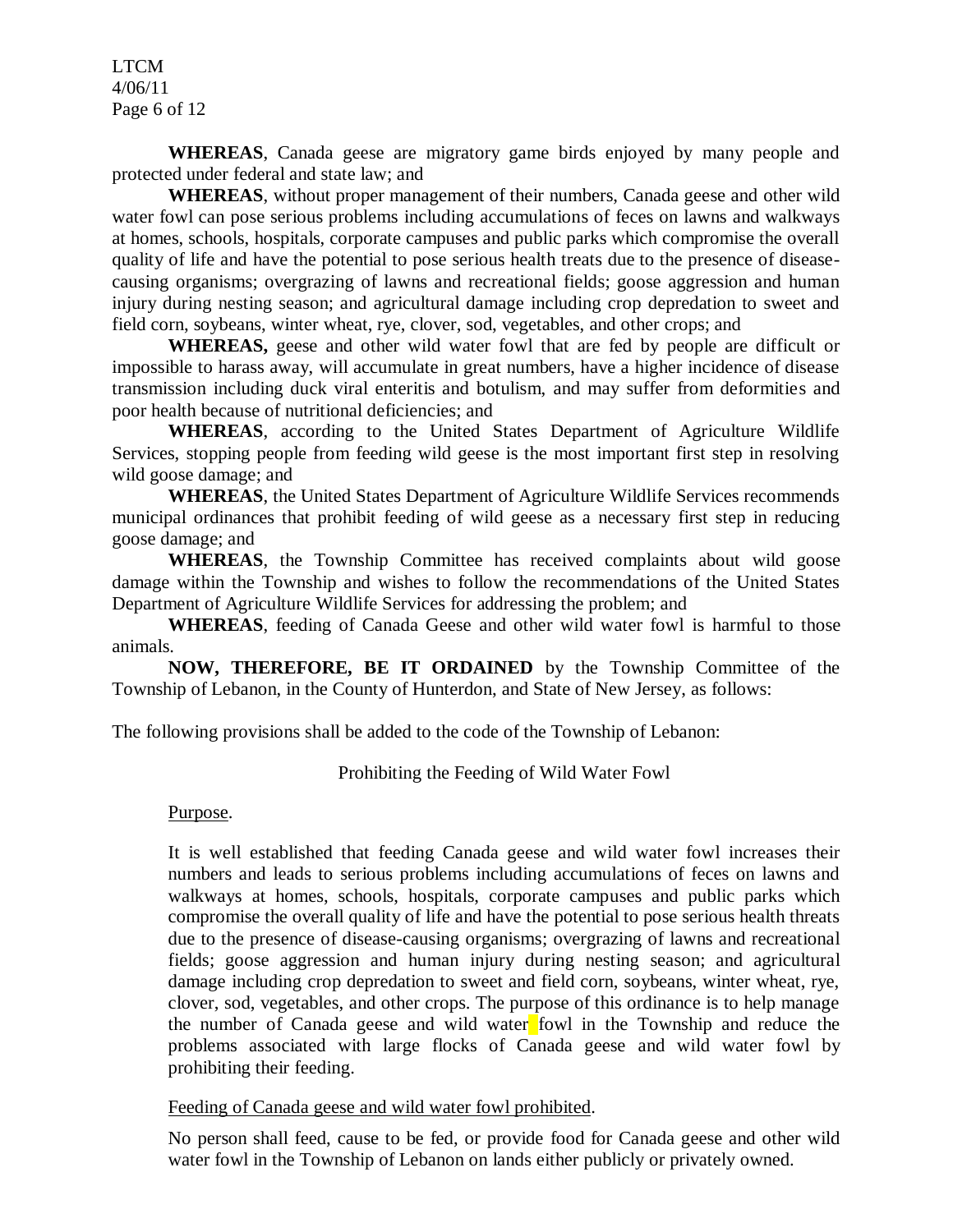LTCM 4/06/11 Page 7 of 12 Exceptions.

This section shall not apply to the feeding of farm animals.

#### Enforcement.

Health Department personnel, Animal Control Officers, and all Police Officers of the Township of Lebanon are hereby given full power and authority to enforce this ordinance.

#### Penalties.

Any person violating any provision of this ordinance shall be liable to a fine not less than Fifty Dollars (\$50.00) or more than Five Hundred Dollars (\$500.00) for each offense. A separate offense shall be deemed committed for each day during which a violation occurs or continues.

**BE IT FURTHER ORDAINED** that this Ordinance shall take effect immediately upon the publication of notice of final passage of this ordinance, following final adoption, as provided by law.

#### **RESOLUTIONS**

#### **Resolution No. 37-2011-Purchase of Ambulance**

*Motion by Ms. Schriver, seconded by Mr. Piazza and carried by favorable roll call vote, the* Township Committee adopted Resolution No. 37-2011 as written below. Ayes: Morrison, Schriver, Piazza Abstain: Milkowski

# **RESOLUTION 37-2011 TOWNSHIP OF LEBANON COUNTY OF HUNTERDON STATE OF NEW JERSEY**

### **RESOLUTION AWARDING A BID TO BAY HEAD INVESTMENT INC. AND AUTHORIZING THE PURCHASE OF AN AMBULANCE FOR THE LEBANON TOWNSHIP VOLUNTEER FIRE DEPARTMENT**

**WHEREAS,** the Township of Lebanon has previously advertised for bids for the purchase of an Ambulance under the Local Public Contracts Law for the Lebanon Township Volunteer Fire Department; and,

**WHEREAS,** bids were received and opened pursuant to the Local Public Contracts Law on February 23, 2011; and,

**WHEREAS,** the bid of Bay Head Investment Inc. was the lowest qualified bid at \$174,822.00 and within the bid specifications as to price; and

**WHEREAS,** the Fire Chief has confirmed with the Lebanon Township CFO that funds are available through the 2010 Capital Budget for the purchase of the Ambulance.

**NOW, THEREFORE, BE IT RESOLVED** by the Township Committee of the Township of Lebanon, County of Hunterdon, State of New Jersey that a contract for the purchase of a Ambulance pursuant to the bid of Bay Head Investment Inc. in accordance with the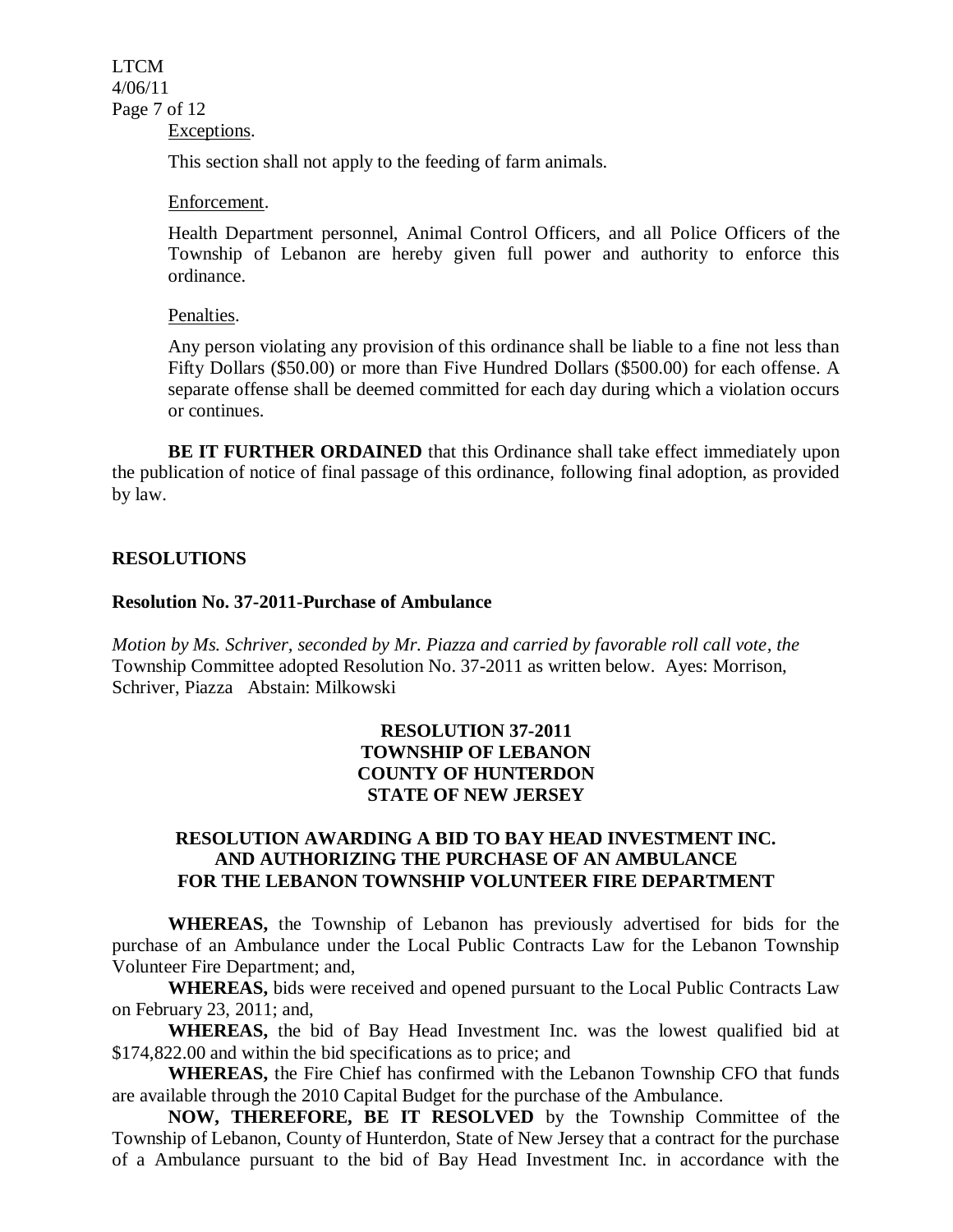LTCM 4/06/11 Page 8 of 12 specifications thereof be awarded to Bay Head Investment Inc. and in the amount of \$174,822.00; and, be it

**FURTHER RESOLVED,** that the Mayor and Township Clerk are authorized to enter into and execute a contract for the purchase of an Ambulance from Bay Head Investment Inc. in the amount of \$174,822.00.

#### **Resolution No. 38-2011-Purchaser of Mower**

*Motion by Mr. Milkowski, seconded by Ms. Schriver and carried by unanimous favorable roll*  call vote, the Township Committee adopted Resolution No. 38-2011 as written below.

# **RESOLUTION 38-2011 TOWNSHIP OF LEBANON COUNTY OF HUNTERDON STATE OF NEW JERSEY**

# **RESOLUTION AUTHORIZING THE PURCHASE OF A CASE/IH F85U SERIES TRACTOR THROUGH STATE CONTRACT AND AWARDING A BID TO STORR TRACTOR COMPANY AND AUTHORIZING THE PURCHASE OF AN INTERSTATE MOWER ATTACHMENT FOR THE LEBANON TOWNSHIP DEPARTMENT OF PUBLIC WORKS**

**WHEREAS,** the need for a new tractor and mower attachment for the Lebanon Township Department of Public Works has been determined; and,

**WHEREAS,** a Case/IH F85U Series Tractor is available for purchase through the Middlesex County Coop, at a cost of \$39,658.40; and,

**WHEREAS,** the Township of Lebanon has previously advertised for bids for the purchase of an Interstate Mower Attachment under the Local Public Contracts Law for the Lebanon Township Department of Public Works; and,

**WHEREAS,** bids were received and opened pursuant to the Local Public Contracts Law on February 23, 2011; and,

**WHEREAS,** the bid of Storr Tractor Company was the lowest qualified bid at \$27,991.00 and within the bid specifications as to price; and,

**WHEREAS,** the DPW Manager has confirmed with the Lebanon Township CFO that funds are available through the 2010 Capital Budget for the purchase of the Case/IH F85U Series Tractor and the Interstate Mower Attachment.

**NOW, THEREFORE, BE IT RESOLVED** by the Township Committee of the Township of Lebanon, County of Hunterdon, State of New Jersey that a contract for the purchase of an Interstate Mower Attachment pursuant to the bid of Storr Tractor Company in accordance with the specifications thereof be awarded to Storr Tractor Company and in the amount of \$27,991.00; and, be it

**FURTHER RESOLVED,** that the Mayor and Township Clerk are authorized to enter into and execute a contract for the purchase of an Interstate Mower Attachment from Storr Tractor Company and in the amount of \$27,991.00; and, be it

**FURTHER RESOLVED,** that the DPW Manager is authorized to purchase a Case/IH F85U Series Tractor through the Middlesex County Coop, at a cost of \$39,658.40.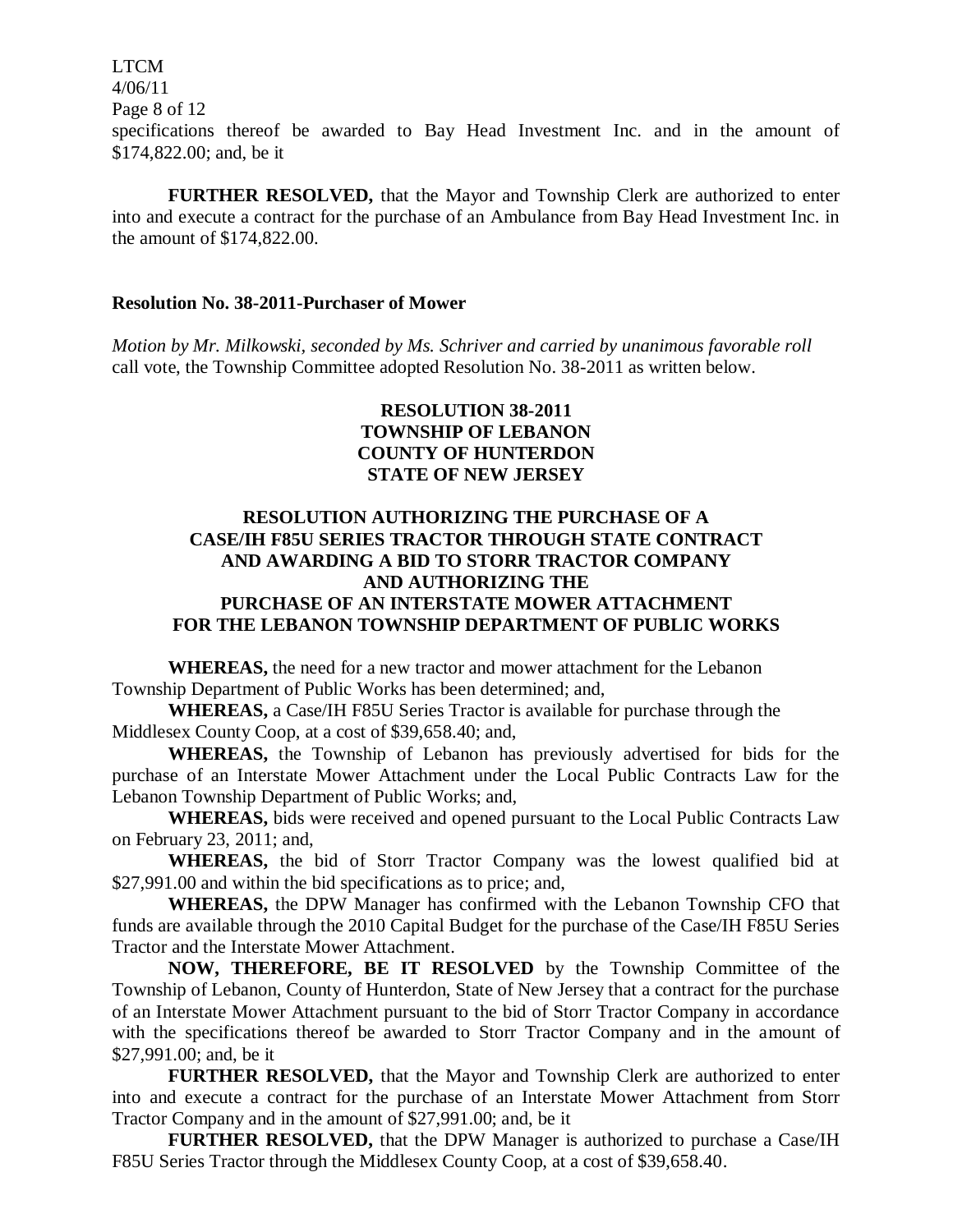LTCM 4/06/11 Page 9 of 12

# **OLD BUSINESS**

#### **Appointment- Alternate Perc Witness**

It was brought to the Mayor's attention that Howard Symonds, our current perc witness, should have an alternate witness when he is unavailable.

*Motion by Ms. Schriver, seconded by Mr. Milkowski and carried by unanimous favorable roll*  call vote, the Township Committee appointed Jess Symonds to the position of Alternate Perc Witness.

#### **Appointment- Liaison to Hunterdon County Division of Senior, Disabilities & Veterans Services**

The Township has a position open for Liaison to Hunterdon County Division of Senior, Disabilities & Veterans Services. Municipal Clerk Karen Sandorse received an e-mail from Jeanne Cassano expressing her interest in the position. Ms. Cassano is currently the director of the Hunterdon Help-Line.

*Motion by Ms. Schriver, seconded by Mr. Milkowski and carried by unanimous favorable roll*  call vote*,* the Township Committee appointed Jeanne Cassano to the position of Liaison to Hunterdon County Division of Senior, Disabilities & Veterans Services.

# **OPEN SPACE RESOLUTION**

Ron Milkowski stated that some time ago we received a resolution from West Amwell regarding Open Space money that we pay to the County. Up until this year, we use to get 15% back and now they cut us down to 10%. West Amwell put together a resolution, sent it to the County, objecting to it. They want them to reinstate the 15%. The Committee members agreed and requested that a resolution be placed on the next agenda.

#### **NEW BUSINESS**

#### **Appoint a Township Historian -TABLED**

#### **Request for Township Attorney to Prepare RFP for Third Party Energy – Warren Gabriel**

Warren Gabriel stated we now have the opportunity to seek a different supplier for electricity. We can get a cheaper rate through other companies and that is why we are requesting RFP's. Mr. Gabriel has met with one company that does not cost anything to get in to or out of. They figured we could save up to \$3,000.00. Attorney Cushing stated that the DCA does require us to put it out for bid when the cost is over \$17,000.00. Attorney Cushing requested that Mr. Gabriel look for someone who has an existing contract.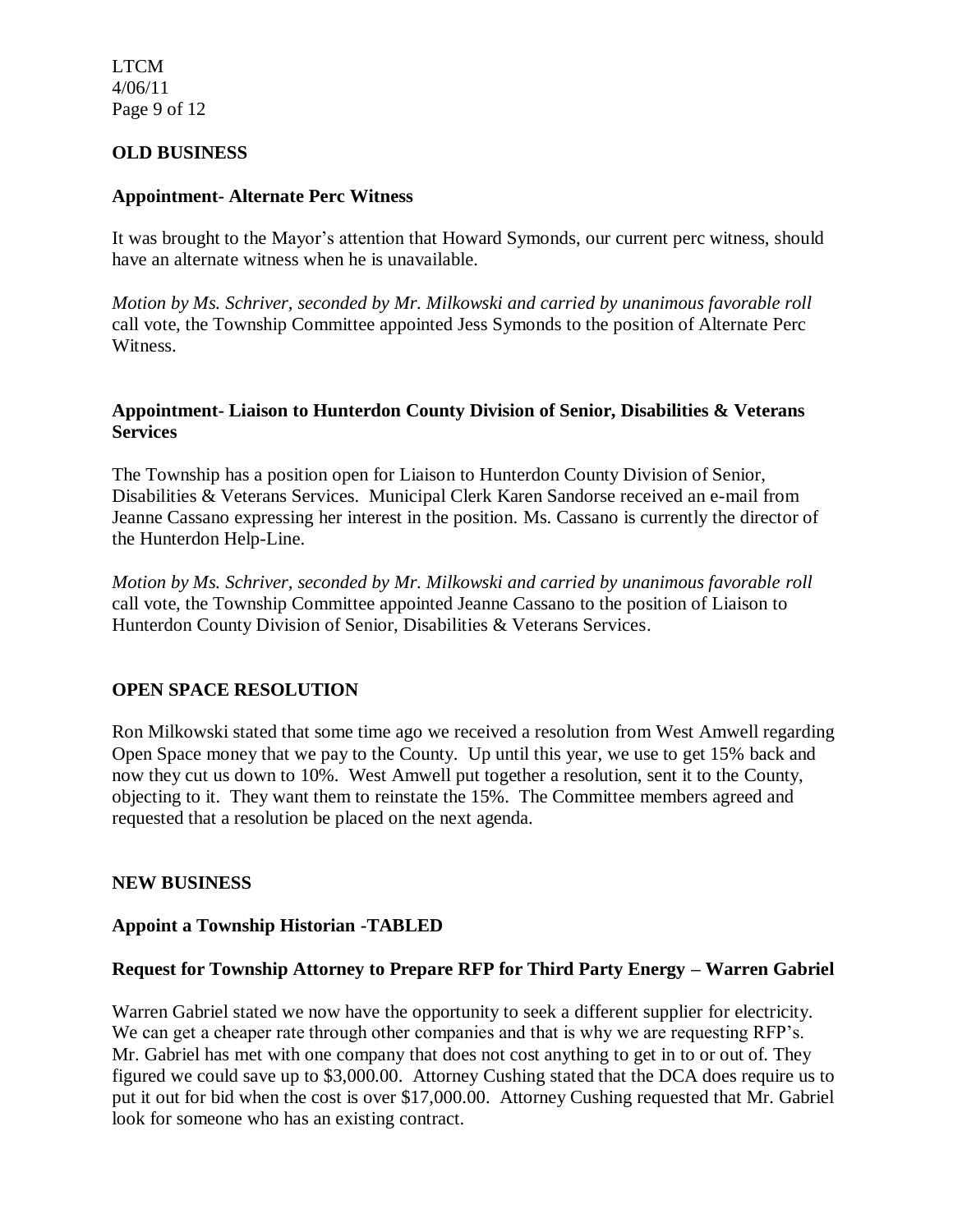LTCM 4/06/11 Page 10 of 12

# **FOOD PANTRY**

Ms. Schriver and Mr. Gabriel met with the people from the food pantry. They are concerned about their livelihood at the squad building. They were assured that they would be able to use the building. They are paying approximately \$300.00 a month for the electric bill; they are putting money out to stay there because they have nowhere else to go. The Food Pantry gets food from NORWESCAP, who brings in a monthly allotment and they get food from Shop Rite and Grow-a-Row. The schools also have giving programs. Ms. Schriver stated that it is defiantly a benefit to the Township.

# **KEY COMMUNICATORS MEETING**

Mayor Piazza attended the Key Communicators Committee meeting and Judy Burd, Lebanon Township School Superintendent, went over the school's budget that was approved by the state and now it will be voted on April 27. The budget amount went down \$ 250, 000.00 from last year's budget because of an increase of \$136,000.00 from State Aid. The school did a tax impact and stated that for a house worth \$300,000.00, there will be a savings of roughly \$53.00 if the budget passes.

# **SWAK CHURCH**

Mayor Piazza stated that he had gone over the Historian's minutes. The Historians discussed wanting to fence in the Swak Church property and look for some kind of temporary insurance so they could do work on the property. Mayor Piazza questioned if we owned the property. Ms. Schriver talked to Rev. Ettlemyer, pastor of the Spruce Run Lutheran Church, and the church it not sure who owns the property. The church is concerned about the property especially trying to clean up the cemetery part because of the stones. Ms. Schriver thought the only way we could do work on it was if we got a grant. Attorney Bernstein had starting looking into the ownership in case we wanted to condemn it or take over and he could not find who owns it. Mayor Piazza questioned if we could put up fences on the property that we don't own and we don't know who owns it.

#### **PRESENTATION OF VOUCHERS**

Committee Members provided a description of vouchers exceeding \$1,000.00.

*Motion by Ms. Schriver, seconded by Mr. Milkowski and carried by unanimous favorable roll* call vote, the Township Committee approved the April 6, 2011 bill list in the amount of \$195,742.44.

#### **CORRESPONDENCE**

Township Historians March 3, 2011 Minutes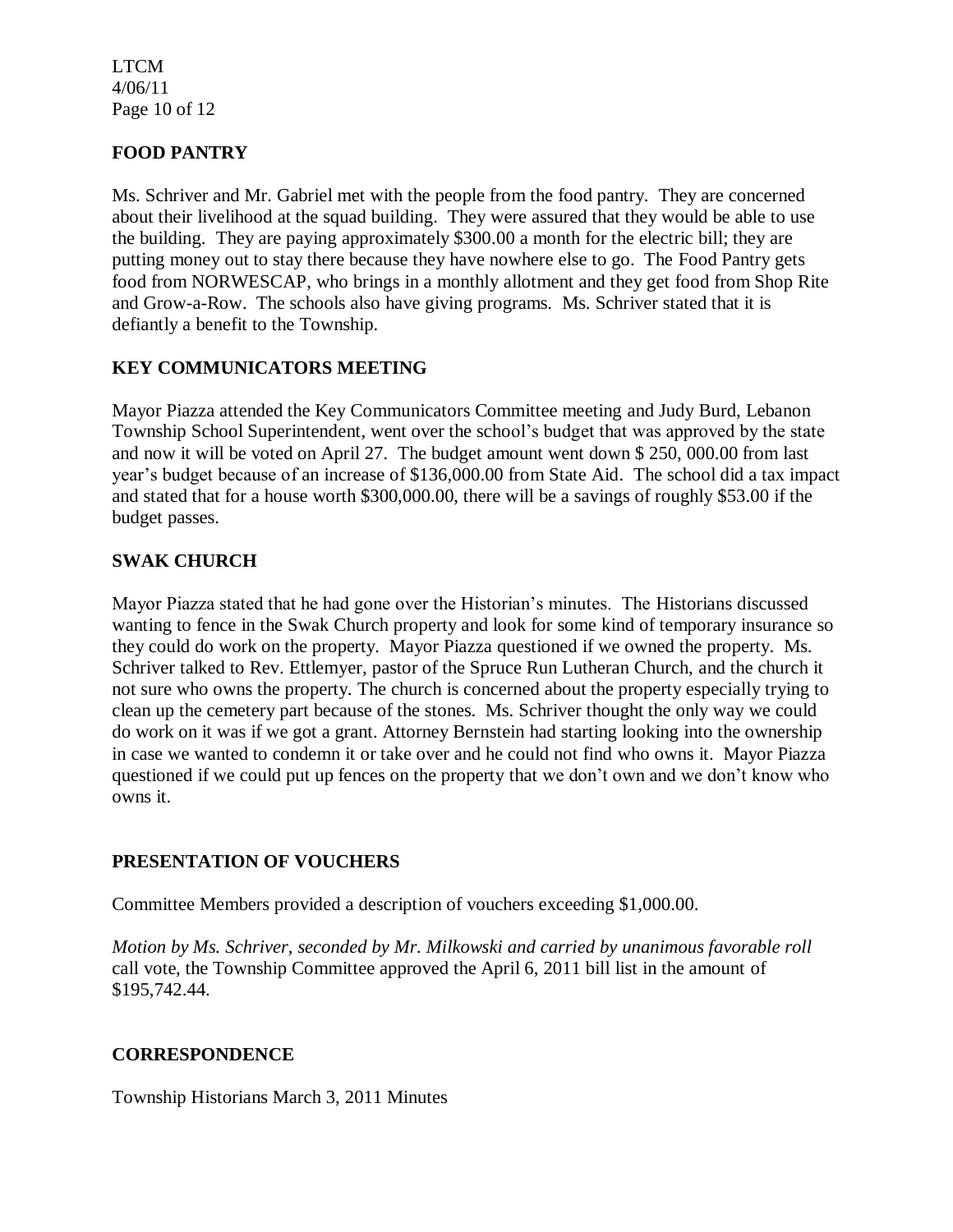LTCM 4/06/11 Page 11 of 12

# **PUBLIC COMMENTS**

*Motion by Ms. Schriver, seconded by Mr. Milkowski and carried by unanimous favorable roll*  call vote, the Township Committee opened the Public Comment portion of the meeting.

Anthony Casale stated that he was in shock over the Swak property. This has been going on for years. Mr. Casale asked where we are at with the cell tower and the beacon. Mayor Piazza asked Mr. Gabriel to address the issue. Mr. Gabriel received a call last Thursday from Attorney George asking him to find out if we have a designated heliport or not. As of today Mr. Gabriel has not found that out. Mayor Piazza asked if a medic helicopter had to come, do they have to have permission or can they land any place. Mr. Gabriel stated that they land any place. This is why we asked for the light on the cell tower, we do land them in the park a lot. We only asked for this to be emergency lighting, should it be needed for a helicopter landing , they would be able to turn it on, if it were on a timer 20 minutes and then it goes off. They are telling him the height restriction is 200' is what is requiring the light; 150' does not require it. Mr. Casale did not feel that was true. According to FCC or FAA books, it is not the tower height; it is the vicinity to the heliport. Mr. Casale thought the State Police had it registered as a heliport, even though there is no H there. Mr. Gabriel is looking to find something that says that this is a designated heliport.

The last item was about the power outage on Monday, and it reminded him about the generator; can we do anything about installing a generator, it has been 2 years that we have been holding back. Ms. Schriver stated that she didn't know why we would hold back because we said we were doing our own thing. Mr. Casale stated that they wanted the commitment the attorney put in the lease that we are going to "up" size the capacity of the generator to accommodate the cell tower and if we are going to spend the extra money they are not kicking in the money. Mr. Gabriel stated that they can not put a generator on our property. What they were going to do is combine the two and put in one appropriate to be able to handle the cell tower and the building. When it all started, they were going to put it in; they were going to do everything, now it got kicked back to us. Mr. Gabriel has the drawings that they sent him and he passed them on to the engineer who was looking for approvals and the last sentence is that the Township is going to put this in and they were jointly to use it. Mr. Casale stated that they had said they were going to pay a percentage of the initial purchase. The problem in the lease is that they did not agree to do the maintenance or the fuel.

Mayor Piazza stated that he will speak to our former attorney to see where we stand with the tower and the church.

Nancy Darois, of Butler Park Road, questioned if we had heard anything about what's going to finish up with this first aid business? Mayor Piazza stated the last response we got from Attorney Bernstein was, the Judge assigned a trustee and the trustee has an attorney representing him, he did all that he was suppose to do and our attorney did what he was suppose to do and now its in the hands of the judge and the trustee and that attorney. They are going to determine where it's at. Now it should be coming to a head very shortly. Ms. Darois questioned if the bank is still looking for their money? She also stated that the Swak Church has been at least 4 years that they have tried to find out who owns it so they can do something and we still did not know who owns it. It is good to see that they are working on the township garage.